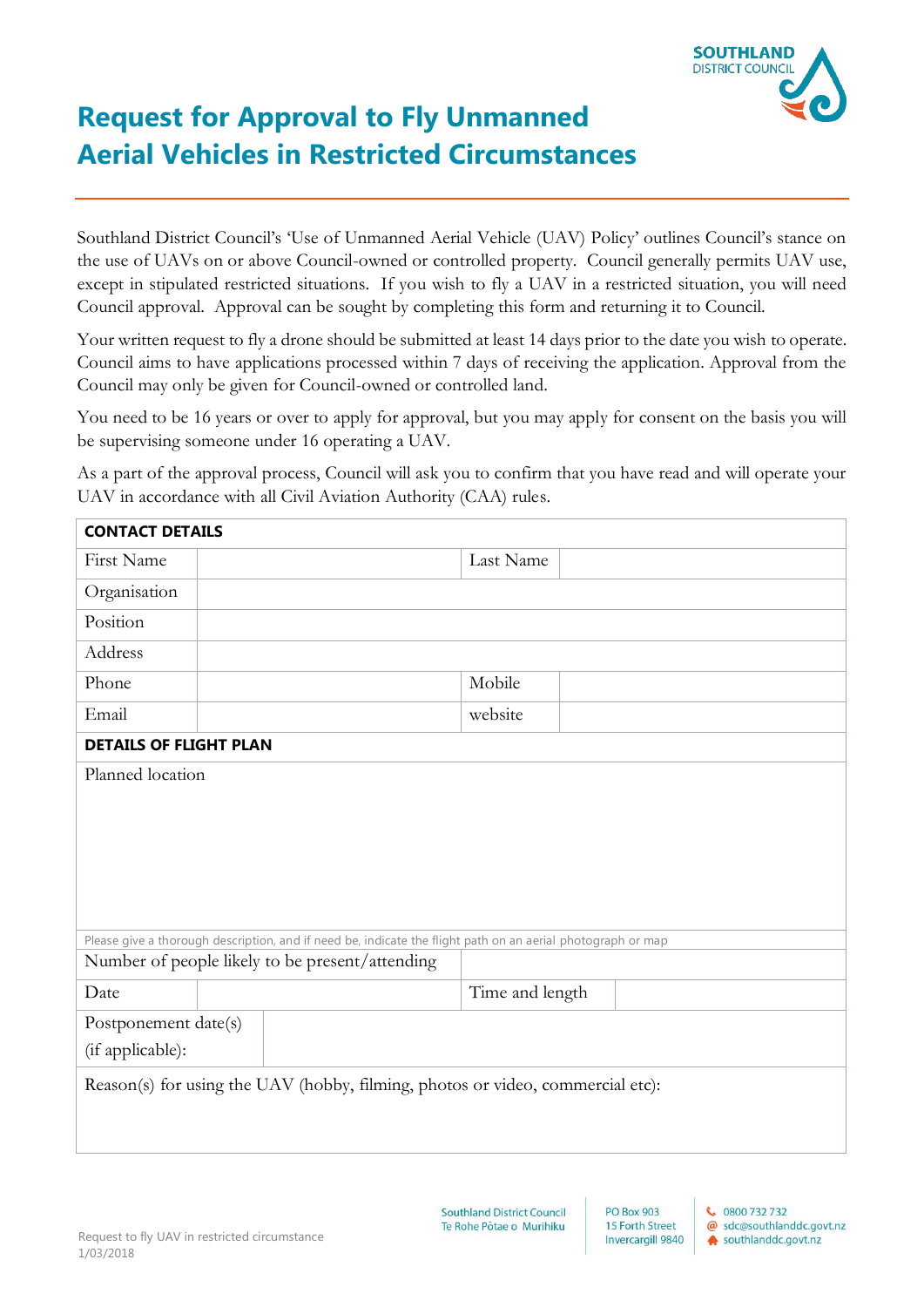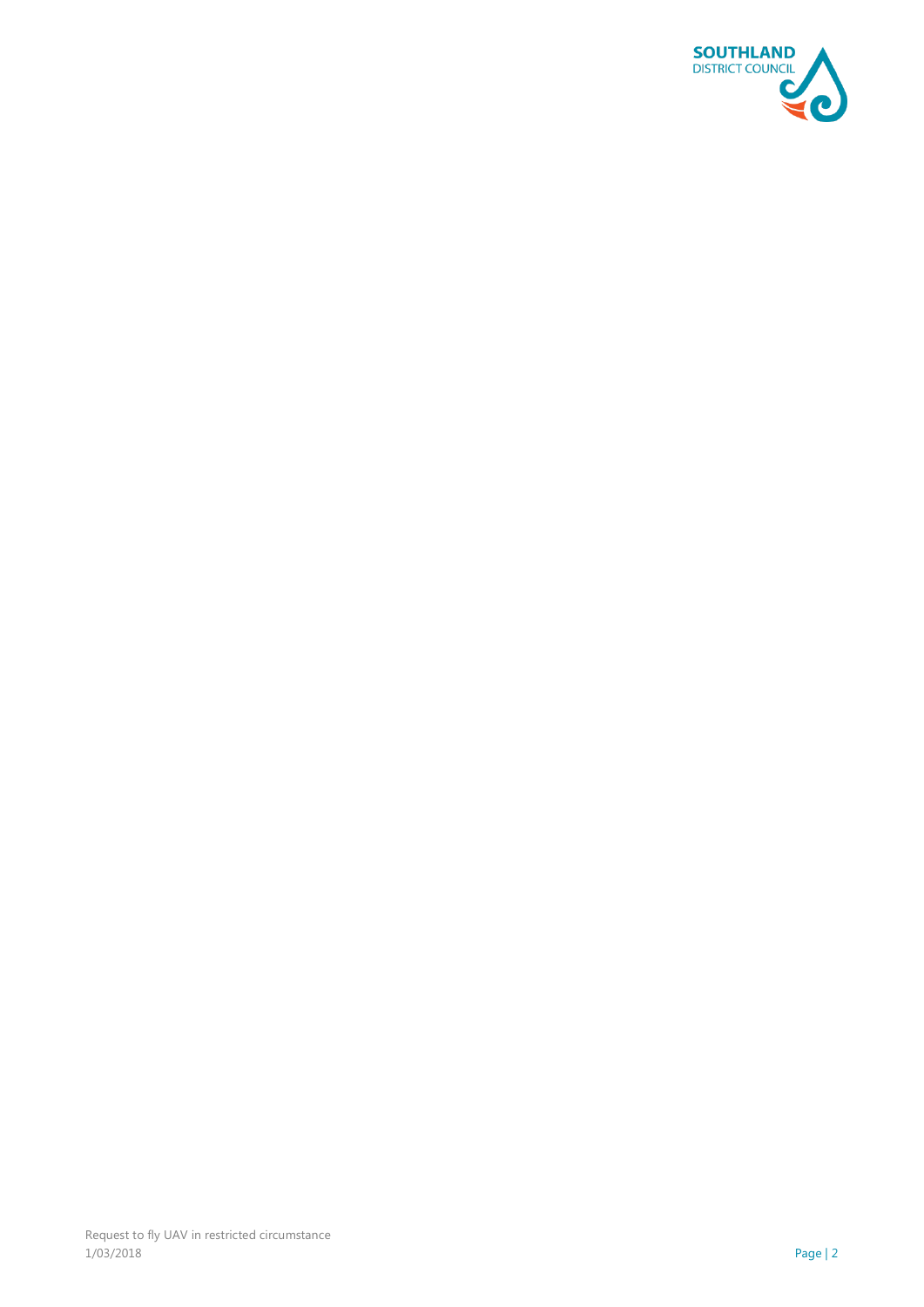

| <b>TYPE OF UAV</b>                                                                                                                                                                                                                                                                                                                                                                                                                                                                                                                                                                       |                                                                                                                                                        |                                                                               |
|------------------------------------------------------------------------------------------------------------------------------------------------------------------------------------------------------------------------------------------------------------------------------------------------------------------------------------------------------------------------------------------------------------------------------------------------------------------------------------------------------------------------------------------------------------------------------------------|--------------------------------------------------------------------------------------------------------------------------------------------------------|-------------------------------------------------------------------------------|
| $\Box$                                                                                                                                                                                                                                                                                                                                                                                                                                                                                                                                                                                   | Drone                                                                                                                                                  |                                                                               |
| $\Box$                                                                                                                                                                                                                                                                                                                                                                                                                                                                                                                                                                                   | Plane                                                                                                                                                  |                                                                               |
| $\Box$                                                                                                                                                                                                                                                                                                                                                                                                                                                                                                                                                                                   | Helicopter                                                                                                                                             |                                                                               |
| $\Box$                                                                                                                                                                                                                                                                                                                                                                                                                                                                                                                                                                                   | Other (kite, hot air balloon)                                                                                                                          |                                                                               |
|                                                                                                                                                                                                                                                                                                                                                                                                                                                                                                                                                                                          | If other please describe                                                                                                                               |                                                                               |
|                                                                                                                                                                                                                                                                                                                                                                                                                                                                                                                                                                                          | What is the weight of the<br>UAV you want to fly?                                                                                                      |                                                                               |
| П                                                                                                                                                                                                                                                                                                                                                                                                                                                                                                                                                                                        | Under 15kg – apply to the Council only                                                                                                                 |                                                                               |
| П                                                                                                                                                                                                                                                                                                                                                                                                                                                                                                                                                                                        | 15-25kg - you must obtain approval from Model Flying New Zealand (MFNZ -<br>www.modelflyingnz.org) before applying to Council (please attach evidence) |                                                                               |
|                                                                                                                                                                                                                                                                                                                                                                                                                                                                                                                                                                                          | Over 25kg – you must apply to CAA before applying to Council (please attach evidence)                                                                  |                                                                               |
|                                                                                                                                                                                                                                                                                                                                                                                                                                                                                                                                                                                          | <b>SIGNIFICANT OR DISRUPTIVE EVENTS</b>                                                                                                                |                                                                               |
| Where the UAV activity is a significant event or it is likely to be disruptive to other people (i.e. likely to<br>disrupt parking/traffic, requires afterhours access to Council owned or controlled property, requires<br>Council to enable vehicle access etc), you may be asked to further discuss your plans with Council. If<br>Council is required to spend a significant amount of time processing an application or enabling UAV<br>use, there may be a fee. When there is likely to be a fee, Council will discuss this with the applicant,<br>upon receipt of the application. |                                                                                                                                                        |                                                                               |
|                                                                                                                                                                                                                                                                                                                                                                                                                                                                                                                                                                                          | <b>AGREEMENT</b>                                                                                                                                       |                                                                               |
|                                                                                                                                                                                                                                                                                                                                                                                                                                                                                                                                                                                          |                                                                                                                                                        | I have read and will abide by Council's Use of Unmanned Aerial Vehicle Policy |

| $\Box$ | I have read and will abide by all CAA rules that apply to UAVs                                 |
|--------|------------------------------------------------------------------------------------------------|
|        | I am at least 16 years of age or I will be supervising someone younger than 16 operating a UAV |

| __<br>I am at least To years of age of I will be supervising someone younger than To operating a UAV |  |  |      |  |
|------------------------------------------------------------------------------------------------------|--|--|------|--|
| Signed                                                                                               |  |  | Date |  |
| Name                                                                                                 |  |  |      |  |
| Position and organisation<br>(if applicable)                                                         |  |  |      |  |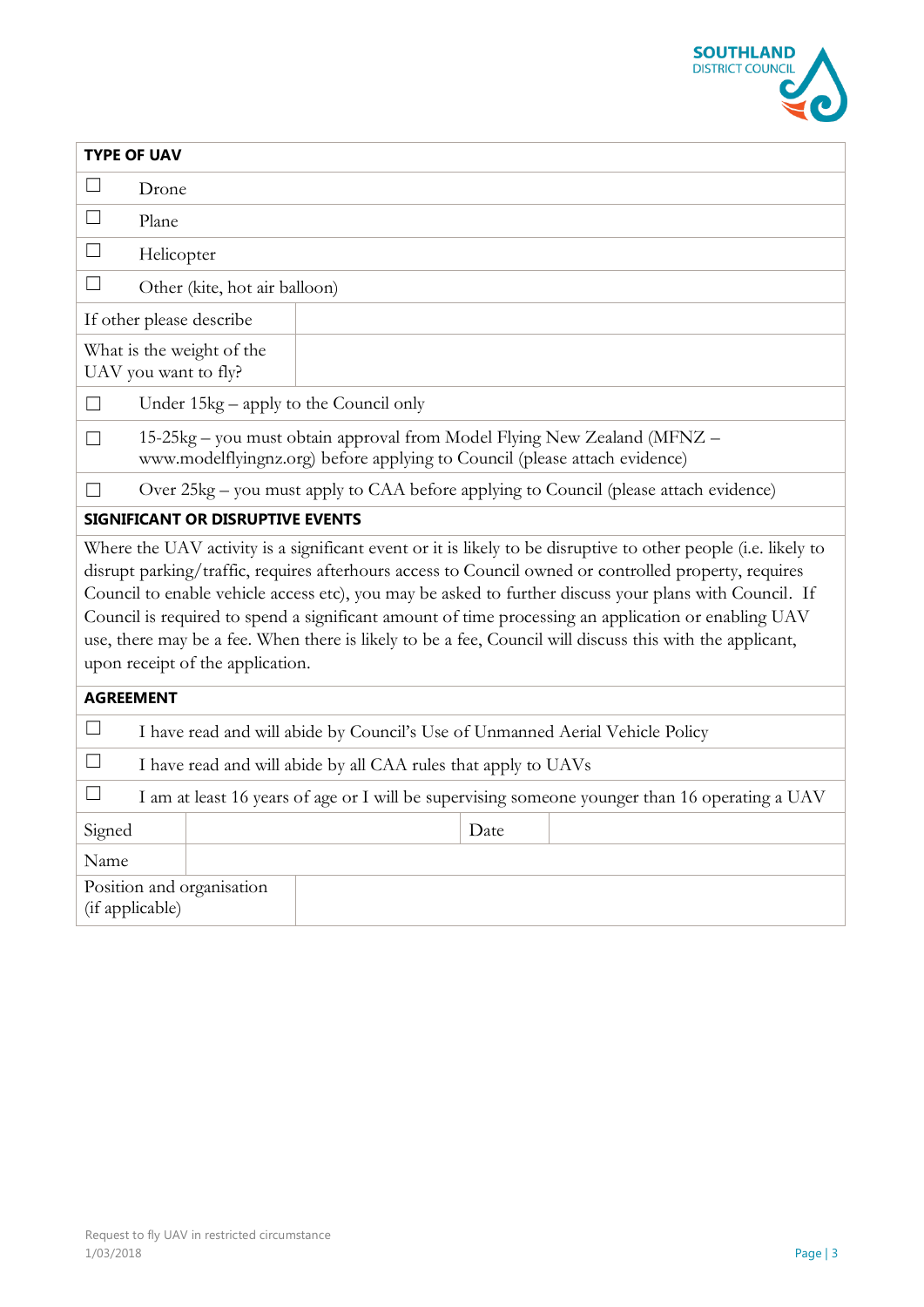

| <b>THINGS TO INCLUDE WITH YOUR APPLICATION</b>         | Please indicate if this is<br>included with your request |
|--------------------------------------------------------|----------------------------------------------------------|
| Approval from Model Flying New Zealand (if applicable) |                                                          |
| Approval from the CAA (if applicable)                  |                                                          |
| Any health and safety plan (if available)              |                                                          |
| Indemnity and public liability insurance information   |                                                          |
| Parking/traffic management plan (if available)         |                                                          |

Completed forms and other documentation should be emailed or posted to Council.

Council may approve or decline an application for consent, and when consent is given, it may be subject to any conditions that the Council deem necessary to ensure public safety and the prevention of nuisance. If Council gives consent to operate a drone over Council owned of controlled land, it is only consent for that purpose. The drone operator must ensure they comply with all other applicable laws and rules. The Council does not accept any liability for an action or inaction of the drone operator.

Consent may be granted on an ongoing basis or may be granted for a single event.

| <b>COUNCIL DECISION</b>                                        |        |                                             |
|----------------------------------------------------------------|--------|---------------------------------------------|
|                                                                |        |                                             |
| Approval granted                                               | $\Box$ | (please tick appropriate box and sign name) |
|                                                                |        |                                             |
| Approval granted with conditions (see below for<br>conditions) | $\Box$ |                                             |
| Approval is subject to the following conditions:               |        |                                             |
|                                                                |        |                                             |
|                                                                |        |                                             |
|                                                                |        |                                             |
|                                                                |        |                                             |
|                                                                |        |                                             |
|                                                                |        |                                             |
|                                                                |        |                                             |
|                                                                |        |                                             |
|                                                                |        |                                             |
| Approval declined (see below for reasons)                      | $\Box$ |                                             |
|                                                                |        |                                             |
|                                                                |        |                                             |
|                                                                |        |                                             |
|                                                                |        |                                             |
|                                                                |        |                                             |